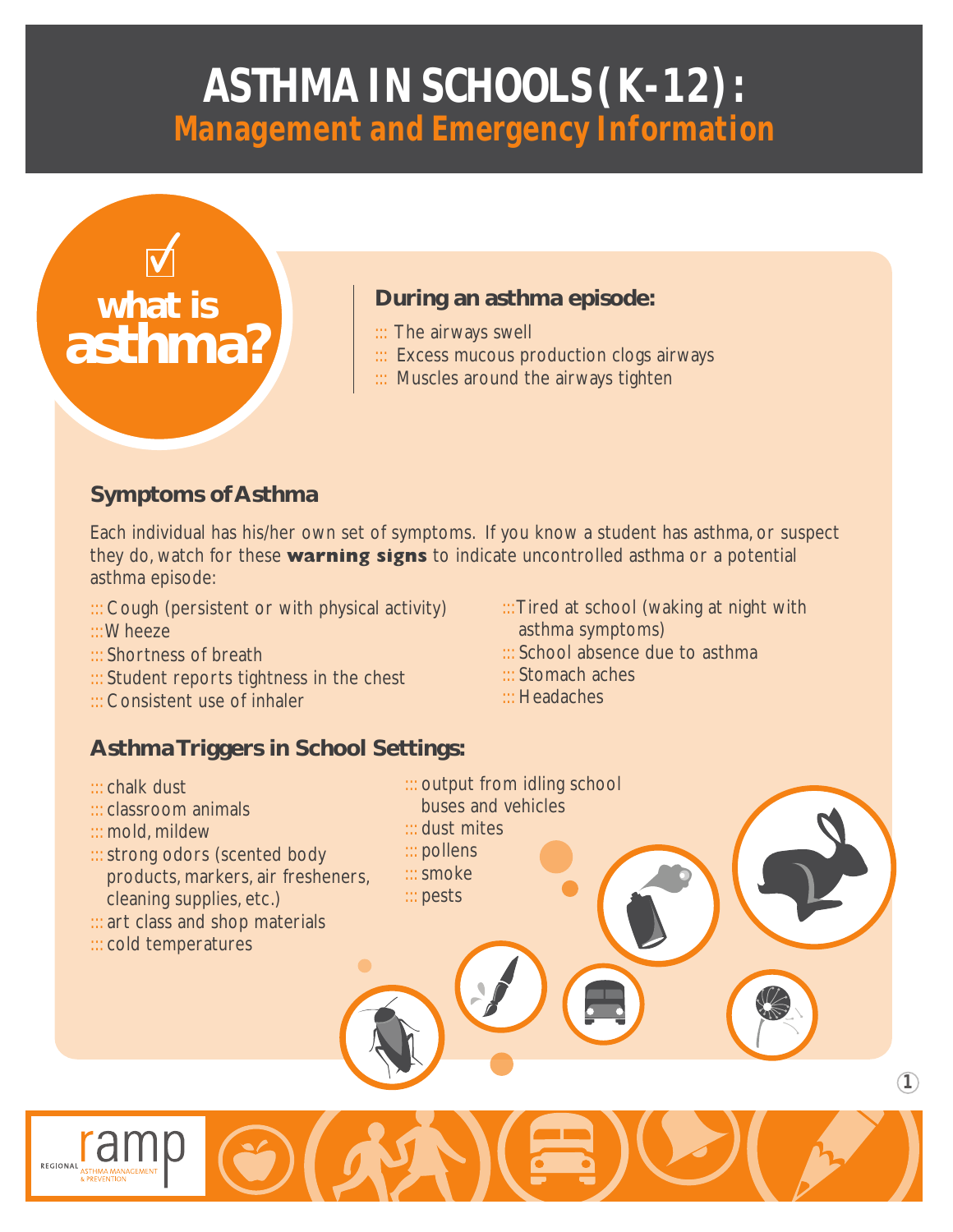### **ASTHMA IN SCHOOLS: Management and Emergency Information**



**asthma &**

**exercise**

#### ::: Pre-medicate with quick relief medication (albuterol) 15 minutes prior to activity.

::: Keep quick relief inhaler available and accessible during activity/ physical education class.

**2**

::: If symptoms occur during activity, stop exercise and utilize quick relief medication, if necessary.